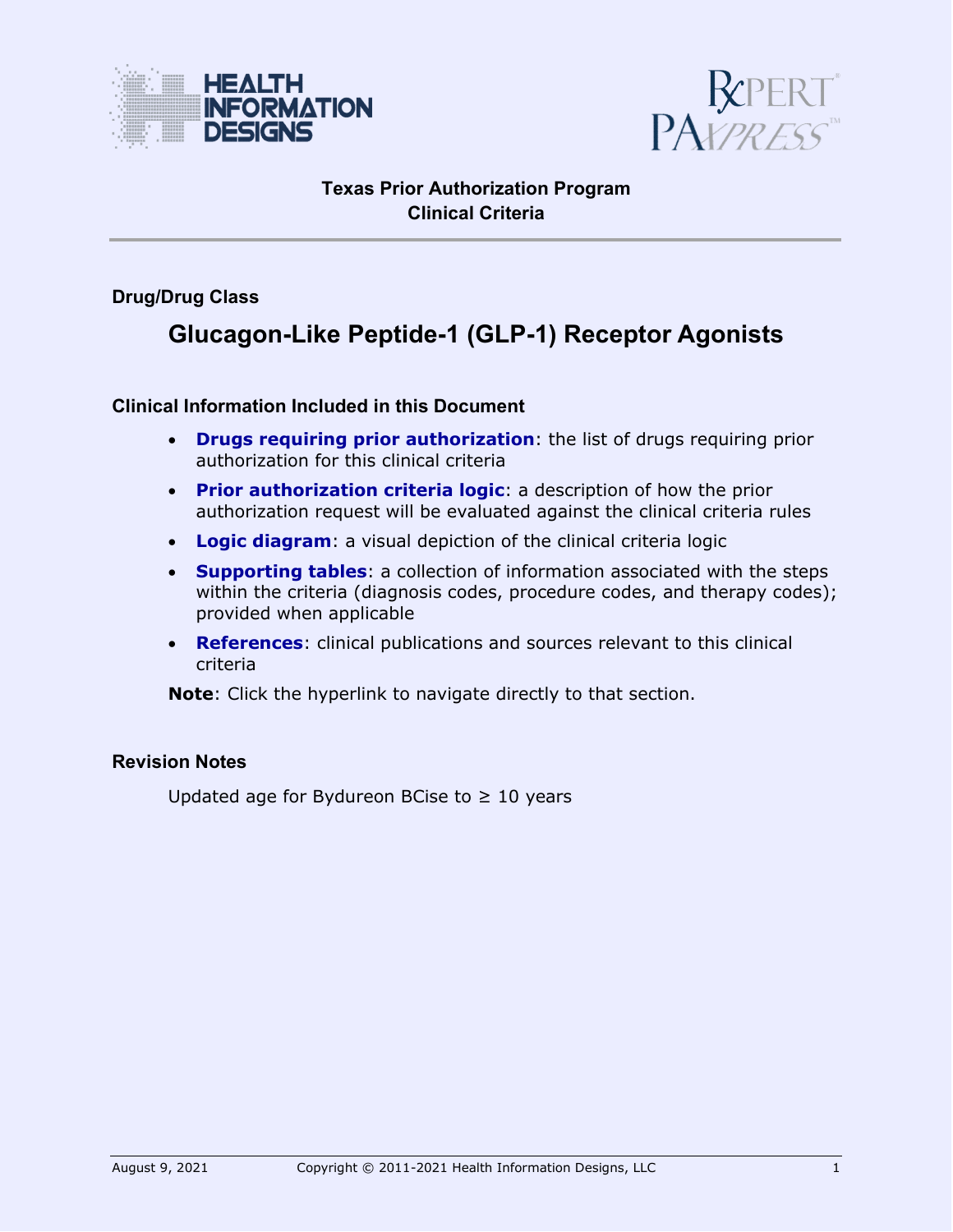# **R**CPERT® PAYPRESS"

## **GLP-1 Receptor Agonists**

#### <span id="page-1-0"></span>**Drugs Requiring Prior Authorization**

*The listed GCNS may not be an indication of TX Medicaid Formulary coverage. To learn the current formulary coverage, visit TxVendorDrug.com/formulary/formulary-search.* 

| <b>Drugs Requiring Prior Authorization</b> |            |  |
|--------------------------------------------|------------|--|
| <b>Label Name</b>                          | <b>GCN</b> |  |
| ADLYXIN 10-20 MCG STARTER PACK             | 35688      |  |
| ADLYXIN 20 MCG MAINTENANCE PK              | 35687      |  |
| BYDUREON 2 MG PEN INJECT                   | 36352      |  |
| BYDUREON BCISE 2 MG AUTOINJECT             | 44039      |  |
| BYETTA 5 MCG DOSE PEN INJ                  | 24613      |  |
| BYETTA 10 MCG DOSE PEN INJ                 | 24614      |  |
| OZEMPIC 0.25-0.5 MG DOSE PEN               | 44163      |  |
| OZEMPIC 1 MG DOSE PEN (1.5 ML)             | 44164      |  |
| OZEMPIC 1 MG DOSE PEN (3 ML)               | 48208      |  |
| <b>RYBELSUS 14 MG TABLET</b>               | 46966      |  |
| <b>RYBELSUS 3 MG TABLET</b>                | 46964      |  |
| <b>RYBELSUS 7 MG TABLET</b>                | 46965      |  |
| SOLIQUA 100 UNIT-33 MCG/ML PEN             | 42676      |  |
| TRULICITY 0.75 MG/0.5 ML PEN               | 37169      |  |
| TRULICITY 1.5 MG/0.5 ML PEN                | 37171      |  |
| TRULICITY 3 MG/0.5 ML PEN                  | 48574      |  |
| TRULICITY 4.5 MG/0.5 ML PEN                | 48573      |  |
| VICTOZA 18 MG/3 ML PEN                     | 26189      |  |
| XULTOPHY 100 UNIT-3.6 MG/ML PEN            | 38348      |  |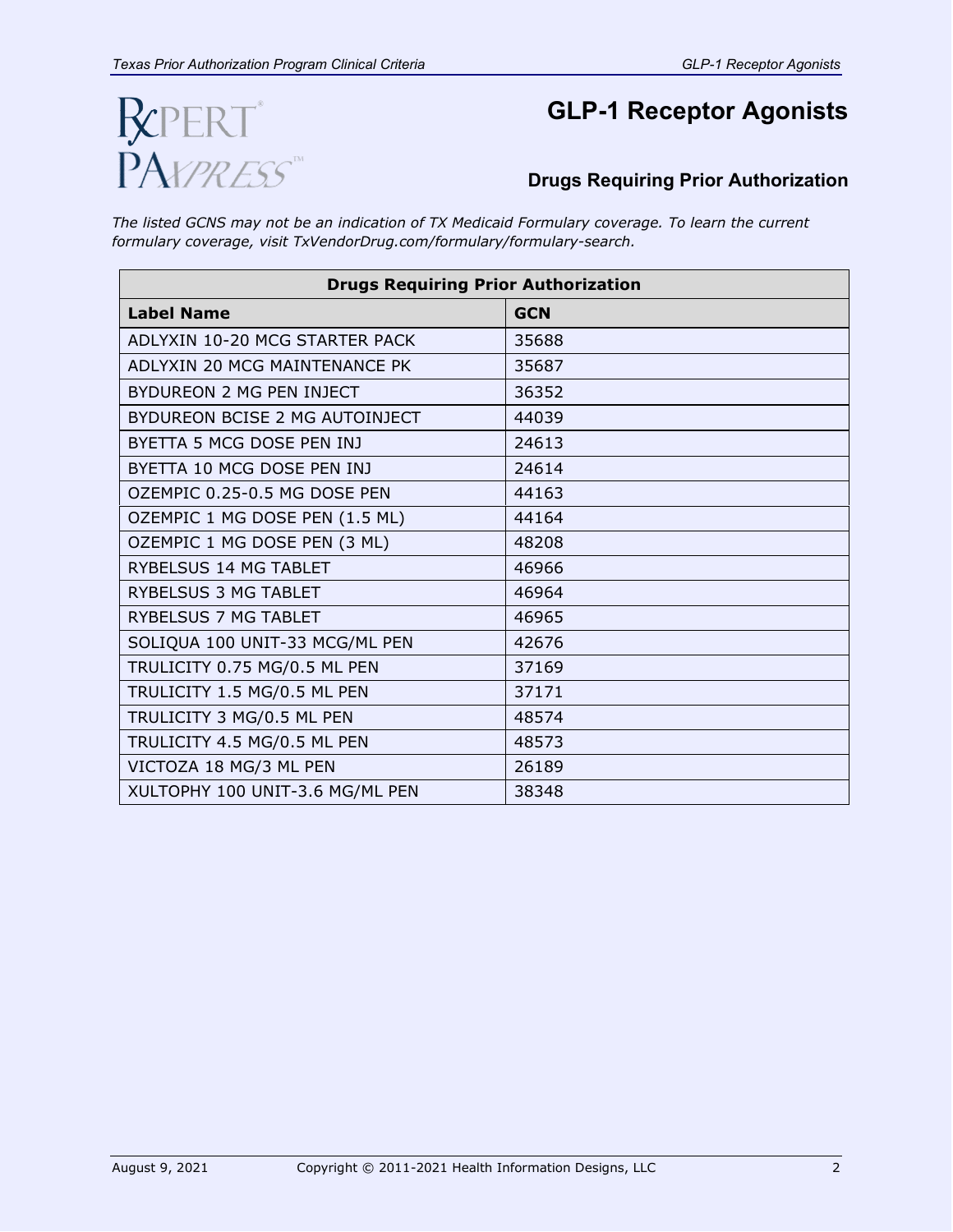

#### **Clinical Criteria Logic**

- <span id="page-2-0"></span>1. Is the client greater than or equal to  $(≥)$  18 years of age?
	- $\lceil$  | Yes (Go to #3)
	- $\lceil$  | No (And request is for Bydureon BCise or Victoza, go to  $\#2$ )
	- [ ] No (And request is for any agent other than Bydureon BCise or Victoza, deny)
- 2. Is the client greater than or equal to  $(≥)$  10 years of age?
	- $\lceil$  | Yes (Go to #3)
	- [ ] No (Deny)
- 3. Does the client have a diagnosis of type 2 diabetes in the last 365 days?
	- [ ] Yes (Go to #4)
	- [ ] No (Deny)
- 4. Does the client have a history of an oral antidiabetic agent for 14 days in the last 365 days?
	- $[$  ] Yes (Go to  $#6$ )  $\lceil \cdot \rceil$  No (Go to #5)
- 5. Does the client have a history of the requested medication for 14 days in the last 365 days?
	- $\lceil$  1 Yes (Go to #6)
	- [ ] No (Deny)
- 6. Does the client have a history of ESRD, chronic kidney disease (stage IV and V), pancreatitis, or gastroparesis in the last 730 days?
	- [ ] Yes (Deny)  $\lceil \cdot \rceil$  No (Go to #7)
- 7. Does the client have a history of ESRD services (CPT codes) in the last 730 days?
	- [ ] Yes (Deny)
	- $\lceil \cdot \rceil$  No (Go to #8)
- 8. Does the client have a history of an HbA1c test in the last 180 days?
	- $[ ]$  Yes (Approve 365 days)
	- [ ] No (Deny)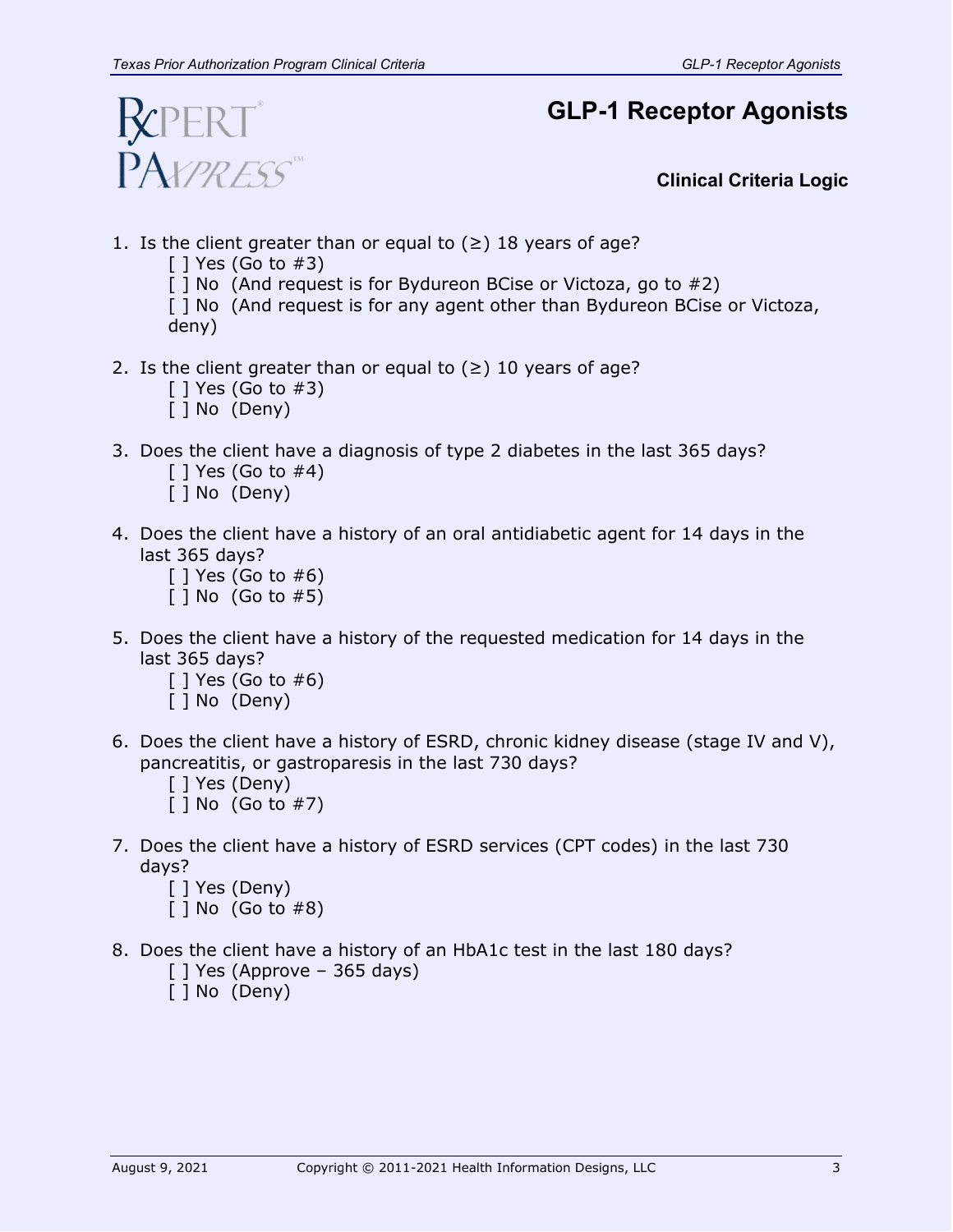

#### <span id="page-3-0"></span>**Clinical Criteria Logic Diagram**

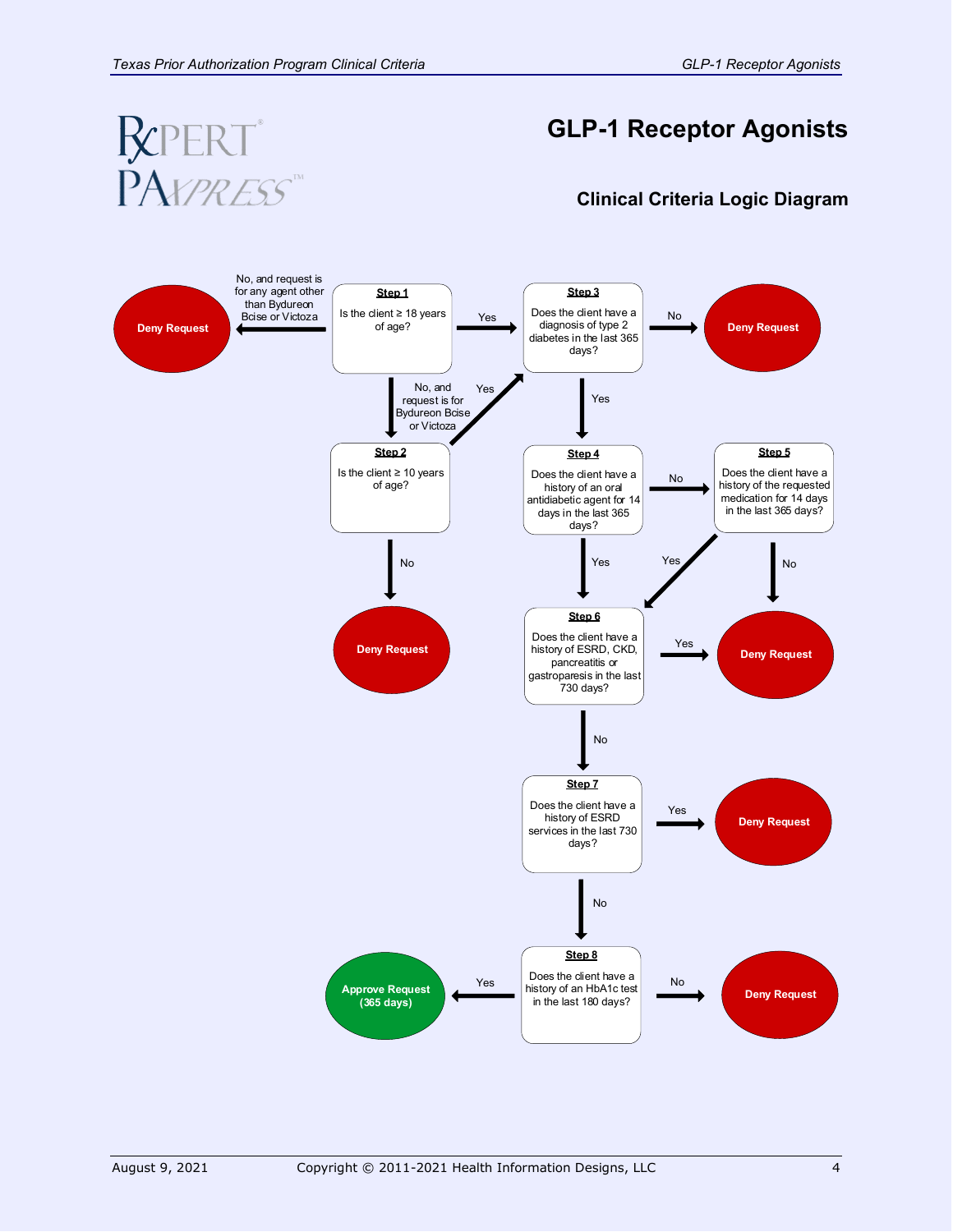

#### <span id="page-4-0"></span>**Clinical Criteria Supporting Tables**

| Step 3 (diagnosis of type II diabetes) |                                                                                                             |
|----------------------------------------|-------------------------------------------------------------------------------------------------------------|
| Required diagnosis: 1                  |                                                                                                             |
| Look back timeframe: 365 days          |                                                                                                             |
| ICD-10 Code                            | <b>Description</b>                                                                                          |
| E1100                                  | TYPE 2 DIABETES MELLITUS WITH HYPEROSMOLARITY WITHOUT<br>NONKETOTIC HYPERGLYCEMIC-HYPEROSMOLAR COMA (NKHHC) |
| E1101                                  | TYPE 2 DIABETES MELLITUS WITH HYPEROSMOLARITY WITH COMA                                                     |
| E1121                                  | TYPE 2 DIABETES MELLITUS WITH DIABETIC NEPHROPATHY                                                          |
| E1122                                  | TYPE 2 DIABETES MELLITUS WITH DIABETIC CHRONIC KIDNEY<br><b>DISEASE</b>                                     |
| E1129                                  | TYPE 2 DIABETES MELLITUS WITH OTHER DIABETIC KIDNEY<br>COMPLICATION                                         |
| E11311                                 | TYPE 2 DIABETES MELLITUS WITH UNSPECIFIED DIABETIC<br>RETINOPATHY WITH MACULAR EDEMA                        |
| E11319                                 | TYPE 2 DIABETES MELLITUS WITH UNSPECIFIED DIABETIC<br>RETINOPATHY WITHOUT MACULAR EDEMA                     |
| E11321                                 | TYPE 2 DIABETES MELLITUS WITH MILD NONPROLIFERATIVE<br>DIABETIC RETINOPATHY WITH MACULAR EDEMA              |
| E11329                                 | TYPE 2 DIABETES MELLITUS WITH MILD NONPROLIFERATIVE<br>DIABETIC RETINOPATHY WITHOUT MACULAR EDEMA           |
| E11331                                 | TYPE 2 DIABETES MELLITUS WITH MODERATE NONPROLIFERATIVE<br>DIABETIC RETINOPATHY WITH MACULAR EDEMA          |
| E11339                                 | TYPE 2 DIABETES MELLITUS WITH MODERATE NONPROLIFERATIVE<br>DIABETIC RETINOPATHY WITHOUT MACULAR EDEMA       |
| E11341                                 | TYPE 2 DIABETES MELLITUS WITH SEVERE NONPROLIFERATIVE<br>DIABETIC RETINOPATHY WITH MACULAR EDEMA            |
| E11349                                 | TYPE 2 DIABETES MELLITUS WITH SEVERE NONPROLIFERATIVE<br>DIABETIC RETINOPATHY WITHOUT MACULAR EDEMA         |
| E11351                                 | TYPE 2 DIABETES MELLITUS WITH PROLIFERATIVE DIABETIC<br>RETINOPATHY WITH MACULAR EDEMA                      |
| E11359                                 | TYPE 2 DIABETES MELLITUS WITH PROLIFERATIVE DIABETIC<br>RETINOPATHY WITHOUT MACULAR EDEMA                   |
| E1136                                  | TYPE 2 DIABETES MELLITUS WITH DIABETIC CATARACT                                                             |
| E1139                                  | TYPE 2 DIABETES MELLITUS WITH OTHER DIABETIC OPHTHALMIC<br>COMPLICATION                                     |
| E1140                                  | TYPE 2 DIABETES MELLITUS WITH DIABETIC NEUROPATHY,<br><b>UNSPECIFIED</b>                                    |
| E1141                                  | TYPE 2 DIABETES MELLITUS WITH DIABETIC MONONEUROPATHY                                                       |
| E1142                                  | TYPE 2 DIABETES MELLITUS WITH DIABETIC POLYNEUROPATHY                                                       |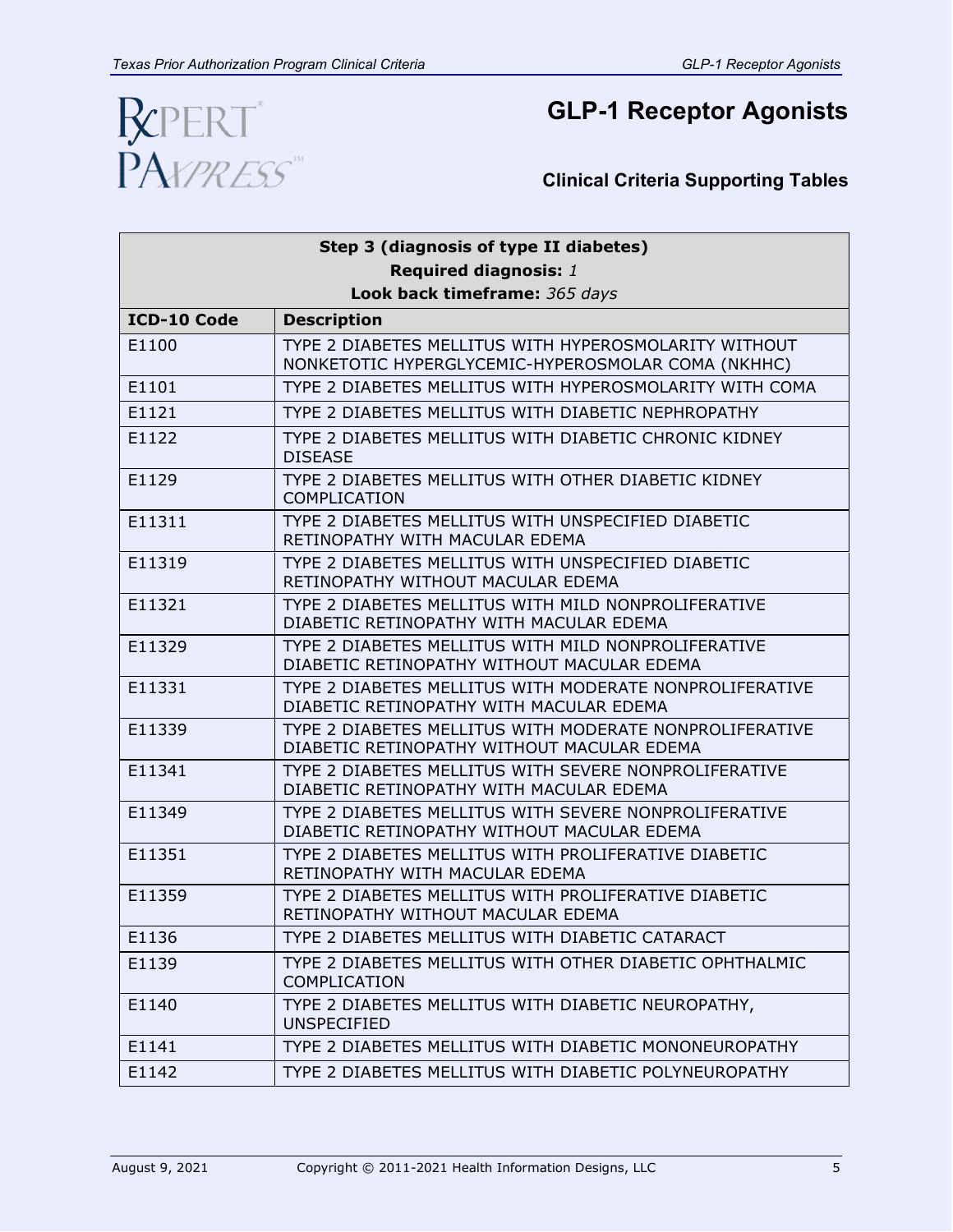| Step 3 (diagnosis of type II diabetes) |                                                                                  |
|----------------------------------------|----------------------------------------------------------------------------------|
| Required diagnosis: 1                  |                                                                                  |
|                                        | Look back timeframe: 365 days                                                    |
| E1143                                  | TYPE 2 DIABETES MELLITUS WITH DIABETIC AUTONOMIC<br>(POLY)NEUROPATHY             |
| F1144                                  | TYPE 2 DIABETES MELLITUS WITH DIABETIC AMYOTROPHY                                |
| E1149                                  | TYPE 2 DIABETES MELLITUS WITH OTHER DIABETIC NEUROLOGICAL<br>COMPLICATION        |
| E1151                                  | TYPE 2 DIABETES MELLITUS WITH DIABETIC PERIPHERAL<br>ANGIOPATHY WITHOUT GANGRENE |
| E1152                                  | TYPE 2 DIABETES MELLITUS WITH DIABETIC PERIPHERAL<br>ANGIOPATHY WITH GANGRENE    |
| E1159                                  | TYPE 2 DIABETES MELLITUS WITH OTHER CIRCULATORY<br><b>COMPLICATIONS</b>          |
| E11610                                 | TYPE 2 DIABETES MELLITUS WITH DIABETIC NEUROPATHIC<br><b>ARTHROPATHY</b>         |
| E11618                                 | TYPE 2 DIABETES MELLITUS WITH OTHER DIABETIC ARTHROPATHY                         |
| E11620                                 | TYPE 2 DIABETES MELLITUS WITH DIABETIC DERMATITIS                                |
| E11621                                 | TYPE 2 DIABETES MELLITUS WITH FOOT ULCER                                         |
| E11622                                 | TYPE 2 DIABETES MELLITUS WITH OTHER SKIN ULCER                                   |
| E11628                                 | TYPE 2 DIABETES MELLITUS WITH OTHER SKIN COMPLICATIONS                           |
| E11630                                 | TYPE 2 DIABETES MELLITUS WITH PERIODONTAL DISEASE                                |
| E11638                                 | TYPE 2 DIABETES MELLITUS WITH OTHER ORAL COMPLICATIONS                           |
| E11641                                 | TYPE 2 DIABETES MELLITUS WITH HYPOGLYCEMIA WITH COMA                             |
| E11649                                 | TYPE 2 DIABETES MELLITUS WITH HYPOGLYCEMIA WITHOUT COMA                          |
| E1165                                  | TYPE 2 DIABETES MELLITUS WITH HYPERGLYCEMIA                                      |
| E1169                                  | TYPE 2 DIABETES MELLITUS WITH OTHER SPECIFIED COMPLICATION                       |
| E118                                   | TYPE 2 DIABETES MELLITUS WITH UNSPECIFIED COMPLICATIONS                          |
| E119                                   | TYPE 2 DIABETES MELLITUS WITHOUT COMPLICATIONS                                   |

| Step 4 (history of oral antidiabetic agent)<br>Required quantity: 14 days supply<br>Look back timeframe: 365 days |            |  |
|-------------------------------------------------------------------------------------------------------------------|------------|--|
| <b>Label Name</b>                                                                                                 | <b>GCN</b> |  |
| ACTOPLUS MET XR 15-1000 MG TB                                                                                     | 28620      |  |
| ALOGLIPTIN 12.5 MG TABLET                                                                                         | 34085      |  |
| ALOGLIPTIN 25 MG TABLET                                                                                           | 34076      |  |
| ALOGLIPTIN 6.25 MG TABLET                                                                                         | 34086      |  |
| ALOGLIPTIN-METFORMIN 12.5-1000                                                                                    | 34088      |  |
| ALOGLIPTIN-METFORMIN 12.5-500                                                                                     | 34087      |  |
| ALOGLIPTIN-PIOGLIT 12.5-15 MG                                                                                     | 34080      |  |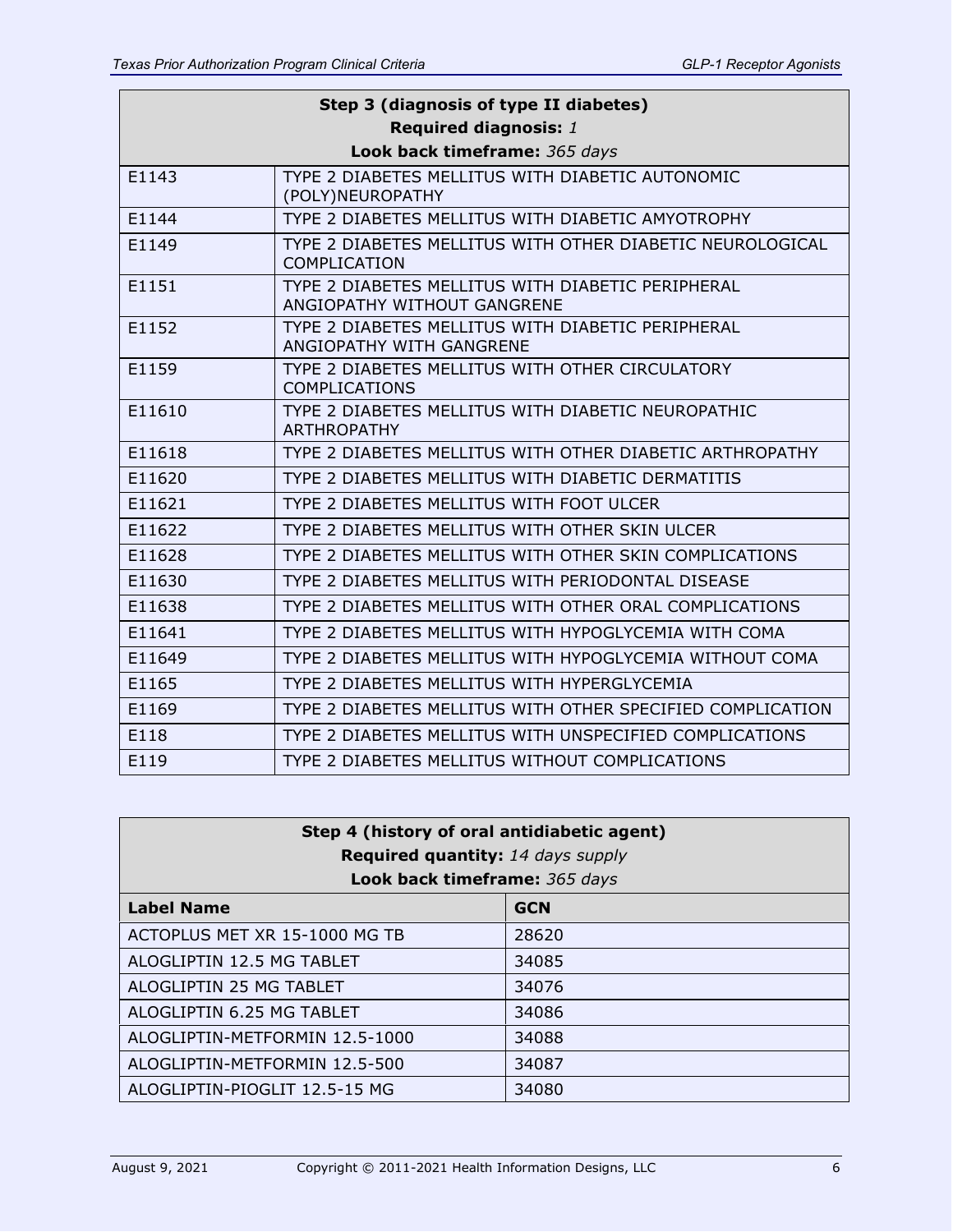| Step 4 (history of oral antidiabetic agent) |                               |  |  |
|---------------------------------------------|-------------------------------|--|--|
| Required quantity: 14 days supply           |                               |  |  |
|                                             | Look back timeframe: 365 days |  |  |
| <b>Label Name</b>                           | <b>GCN</b>                    |  |  |
| ALOGLIPTIN-PIOGLIT 12.5-30 MG               | 34083                         |  |  |
| ALOGLIPTIN-PIOGLIT 12.5-45 MG               | 34084                         |  |  |
| ALOGLIPTIN-PIOGLIT 25-15 MG                 | 34077                         |  |  |
| ALOGLIPTIN-PIOGLIT 25-30 MG                 | 34078                         |  |  |
| ALOGLIPTIN-PIOGLIT 25-45 MG                 | 34079                         |  |  |
| AMARYL 1 MG TABLET                          | 05830                         |  |  |
| AMARYL 2 MG TABLET                          | 05832                         |  |  |
| AMARYL 4 MG TABLET                          | 05833                         |  |  |
| <b>AVANDIA 2 MG TABLET</b>                  | 93193                         |  |  |
| <b>AVANDIA 4 MG TABLET</b>                  | 93203                         |  |  |
| FARXIGA 10 MG TABLET                        | 34394                         |  |  |
| <b>FARXIGA 5 MG TABLET</b>                  | 35698                         |  |  |
| FORTAMET ER 1,000 MG TABLET                 | 21831                         |  |  |
| FORTAMET ER 500 MG TABLET                   | 21832                         |  |  |
| <b>GLIMEPIRIDE 1 MG TABLET</b>              | 05830                         |  |  |
| <b>GLIMEPIRIDE 2 MG TABLET</b>              | 05832                         |  |  |
| <b>GLIMEPIRIDE 4 MG TABLET</b>              | 05833                         |  |  |
| <b>GLIPIZIDE 10 MG TABLET</b>               | 10841                         |  |  |
| <b>GLIPIZIDE 5 MG TABLET</b>                | 10840                         |  |  |
| <b>GLIPIZIDE ER 10 MG TABLET</b>            | 10843                         |  |  |
| <b>GLIPIZIDE ER 2.5 MG TABLET</b>           | 50638                         |  |  |
| <b>GLIPIZIDE ER 5 MG TABLET</b>             | 10844                         |  |  |
| <b>GLIPIZIDE XL 10 MG TABLET</b>            | 10843                         |  |  |
| <b>GLIPIZIDE XL 2.5 MG TABLET</b>           | 50638                         |  |  |
| <b>GLIPIZIDE XL 5 MG TABLET</b>             | 10844                         |  |  |
| GLIPIZIDE-METFORMIN 2.5-250 MG              | 18366                         |  |  |
| GLIPIZIDE-METFORMIN 2.5-500 MG              | 18367                         |  |  |
| GLIPIZIDE-METFORMIN 5-500 MG                | 18368                         |  |  |
| <b>GLUCOPHAGE 1000 MG TABLET</b>            | 10857                         |  |  |
| <b>GLUCOPHAGE 500 MG TABLET</b>             | 10810                         |  |  |
| <b>GLUCOPHAGE XR 500 MG TAB</b>             | 89863                         |  |  |
| <b>GLUCOPHAGE XR 750 MG TAB</b>             | 19578                         |  |  |
| <b>GLUCOTROL 10 MG TABLET</b>               | 10841                         |  |  |
| <b>GLUCOTROL 5 MG TABLET</b>                | 10840                         |  |  |
| <b>GLUCOTROL XL 10 MG TABLET</b>            | 10843                         |  |  |
| <b>GLUCOTROL XL 2.5 MG TABLET</b>           | 50638                         |  |  |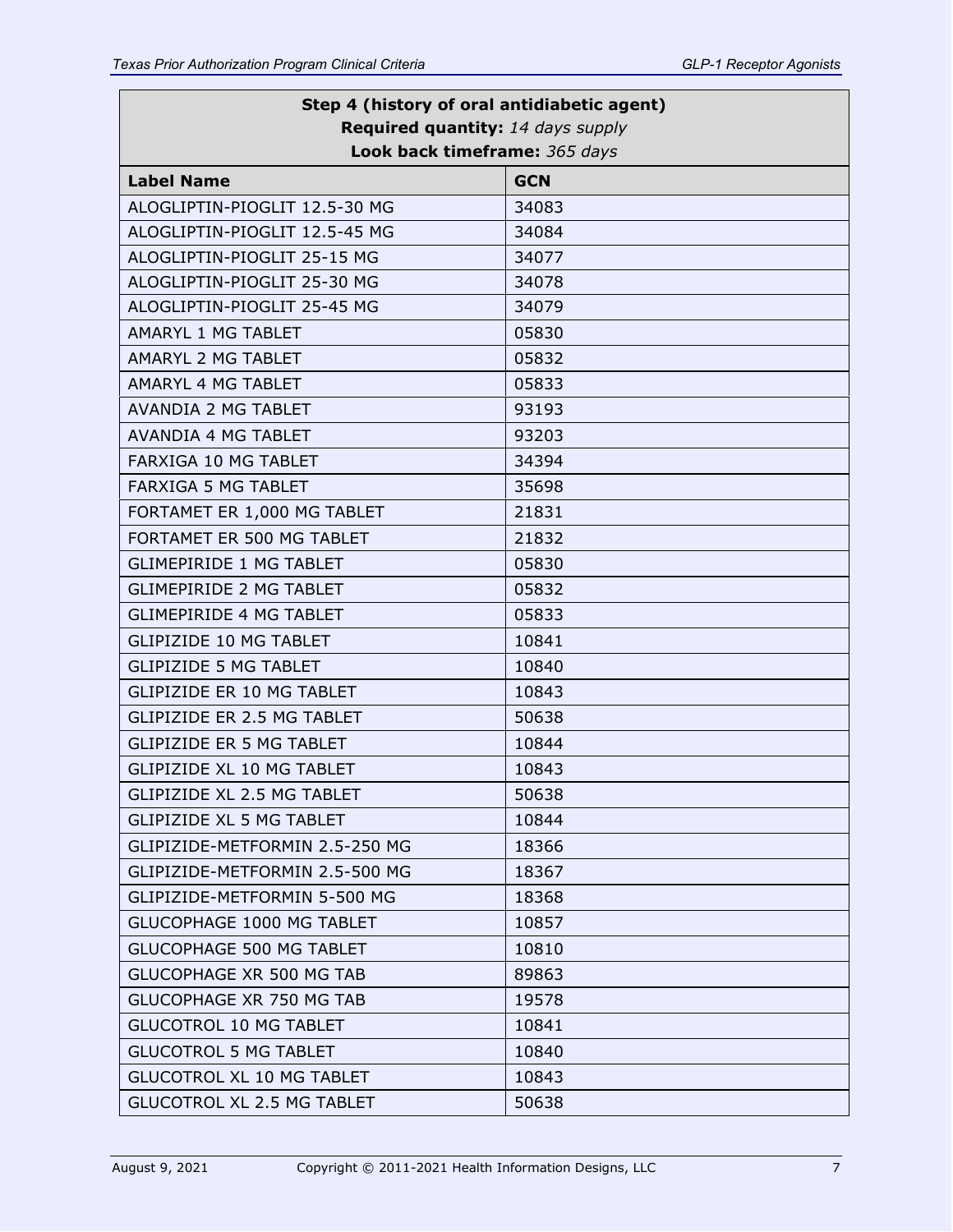| Step 4 (history of oral antidiabetic agent) |            |  |
|---------------------------------------------|------------|--|
| Required quantity: 14 days supply           |            |  |
| Look back timeframe: 365 days               |            |  |
| <b>Label Name</b>                           | <b>GCN</b> |  |
| GLUMETZA ER 1,000 MG TABLET                 | 97067      |  |
| <b>GLUMETZA ER 500 MG TABLET</b>            | 97061      |  |
| <b>GLYBURIDE 1.25 MG TABLET</b>             | 05710      |  |
| <b>GLYBURIDE 2.5 MG TABLET</b>              | 05711      |  |
| <b>GLYBURIDE 5 MG TABLET</b>                | 05712      |  |
| <b>GLYBURIDE MICRO 1.5 MG TAB</b>           | 05713      |  |
| <b>GLYBURIDE MICRO 3 MG TABLET</b>          | 05714      |  |
| <b>GLYBURIDE MICRO 6 MG TABLET</b>          | 05715      |  |
| GLYBURIDE-METFORMIN 1.25-250 MG             | 89878      |  |
| GLYBURIDE-METFORMIN 2.5-500 MG              | 92889      |  |
| GLYBURIDE-METFORMIN 5-500 MG                | 89879      |  |
| <b>GLYNASE 1.5 MG PRESTAB</b>               | 05713      |  |
| <b>GLYNASE 3 MG PRESTAB</b>                 | 05714      |  |
| <b>GLYNASE 6 MG PRESTAB</b>                 | 05715      |  |
| <b>GLYSET 100 MG TABLET</b>                 | 95254      |  |
| <b>GLYSET 25 MG TABLET</b>                  | 95252      |  |
| <b>GLYSET 50 MG TABLET</b>                  | 95253      |  |
| GLYXAMBI 10-5 MG TABLET                     | 37832      |  |
| <b>GLYXAMBI 25-5 MG TABLET</b>              | 37833      |  |
| INVOKAMET 150-1000 MG TABLET                | 36859      |  |
| INVOKAMET 150-500 MG TABLET                 | 36953      |  |
| INVOKAMET 50-1000 MG TABLET                 | 36857      |  |
| INVOKAMET 50-500 MG TABLET                  | 36954      |  |
| INVOKAMET XR 150-1000 MG TABLET             | 42315      |  |
| INVOKAMET XR 150-500 MG TABLET              | 42314      |  |
| <b>INVOKAMET XR 50-1000 MG TAB</b>          | 42313      |  |
| INVOKAMET XR 50-500 MG TABLET               | 42312      |  |
| <b>INVOKANA 100 MG TABLET</b>               | 34439      |  |
| <b>INVOKANA 300 MG TABLET</b>               | 34441      |  |
| JANUMET 50-1,000 MG TABLET                  | 98307      |  |
| JANUMET 50-500 MG TABLET                    | 98306      |  |
| JANUMET XR 100-1000 MG TABLET               | 31348      |  |
| JANUMET XR 50-1000 MG TABLET                | 31340      |  |
| JANUMET XR 50-500 MG TABLET                 | 31339      |  |
| JANUVIA 100 MG TABLET                       | 97400      |  |
| JANUVIA 25 MG TABLET                        | 97398      |  |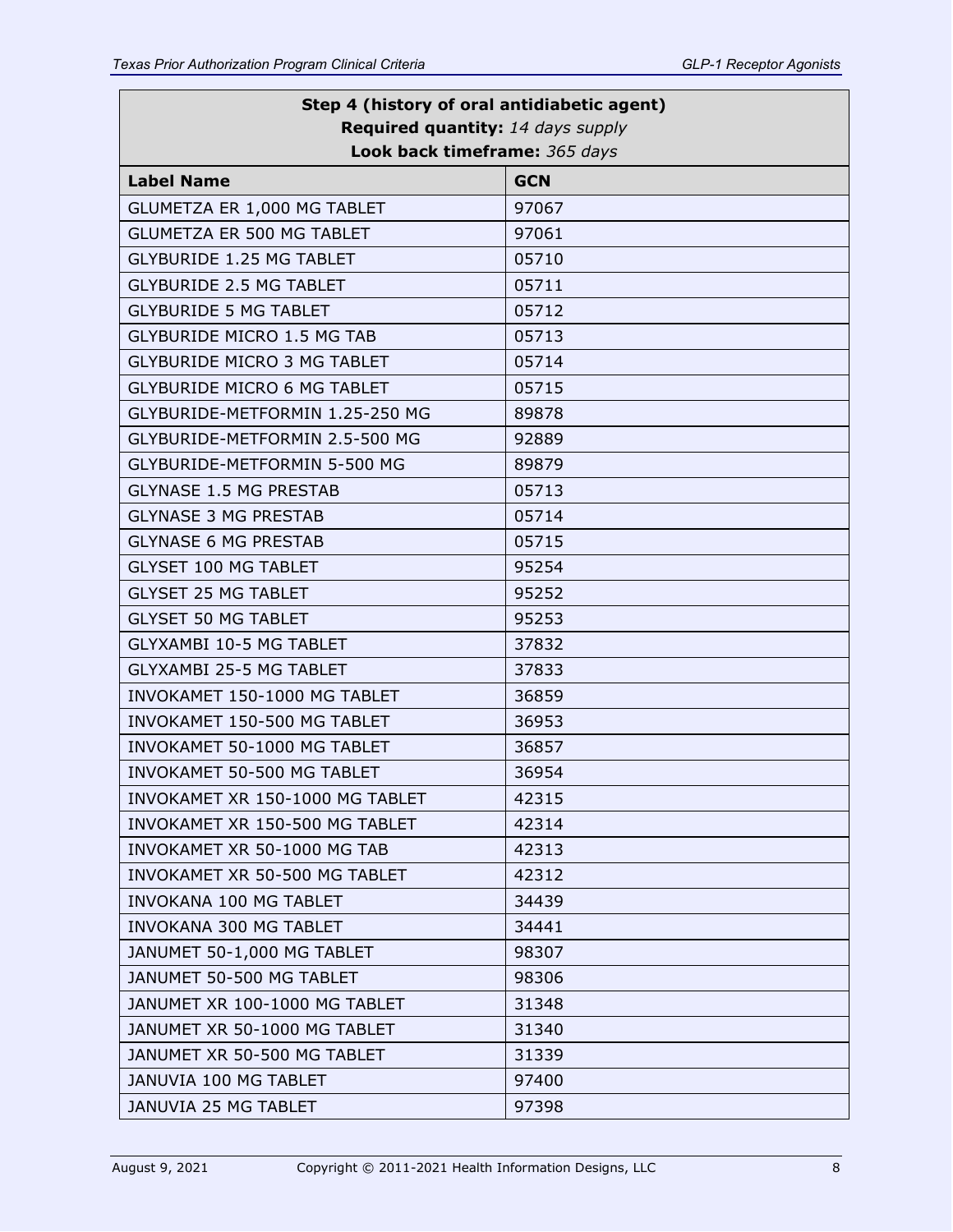| Step 4 (history of oral antidiabetic agent)                        |            |  |
|--------------------------------------------------------------------|------------|--|
| Required quantity: 14 days supply<br>Look back timeframe: 365 days |            |  |
| <b>Label Name</b>                                                  | <b>GCN</b> |  |
| JANUVIA 50 MG TABLET                                               | 97399      |  |
| JARDIANCE 10 MG TABLET                                             | 36716      |  |
| JARDIANCE 25 MG TABLET                                             | 36723      |  |
| JENTADUETO 2.5-1000 MG TAB                                         | 31317      |  |
| JENTADUETO 2.5-500 MG TAB                                          | 31315      |  |
| JENTADUETO 2.5-850 MG TAB                                          | 31316      |  |
| JENTADUETO XR 2.5-1000 MG TAB                                      | 41637      |  |
| JENTADUETO XR 5-1000 MG TAB                                        | 41639      |  |
| KAZANO 12.5-1000 MG TABLET                                         | 34088      |  |
| KAZANO 12.5-500 MG TABLET                                          | 34087      |  |
| KOMBIGLYZE XR 2.5-1,000 MG TAB                                     | 29225      |  |
| KOMBIGLYZE XR 5-1,000 MG TAB                                       | 29224      |  |
| KOMBIGLYZE XR 5-500 MG TABLET                                      | 29118      |  |
| METFORMIN HCL 1000 MG TABLET                                       | 10857      |  |
| METFORMIN HCL 500 MG TABLET                                        | 10810      |  |
| METFORMIN HCL 850 MG TABLET                                        | 10811      |  |
| METFORMIN HCL ER 500 MG TABLET                                     | 89863      |  |
| METFORMIN HCL ER 750 MG TABLET                                     | 19578      |  |
| METFORMIN ER 1,000 MG OSM-TAB                                      | 21831      |  |
| METFORMIN ER 500 MG OSMOTIC TB                                     | 21832      |  |
| METFORMIN ER 500 MG GASTRC-TB                                      | 97061      |  |
| METFORMIN ER 1,000 MG GASTR-TB                                     | 97067      |  |
| NATEGLINIDE 120 MG TABLET                                          | 34027      |  |
| NATEGLINIDE 60 MG TABLET                                           | 12277      |  |
| NESINA 12.5 MG TABLET                                              | 34085      |  |
| NESINA 25 MG TABLET                                                | 34086      |  |
| NESINA 6.25 MG TABLET                                              | 34086      |  |
| ONGLYZA 2.5 MG TABLET                                              | 27393      |  |
| <b>ONGLYZA 5 MG TABLET</b>                                         | 27394      |  |
| OSENI 12.5-15 MG TABLET                                            | 34080      |  |
| OSENI 12.5-30 MG TABLET                                            | 34083      |  |
| OSENI 12.5-45 MG TABLET                                            | 34084      |  |
| OSENI 25-15 MG TABLET                                              | 34077      |  |
| OSENI 25-30 MG TABLET                                              | 34078      |  |
| OSENI 25-45 MG TABLET                                              | 34079      |  |
| PIOGLITAZONE HCL 15 MG TABLET                                      | 92291      |  |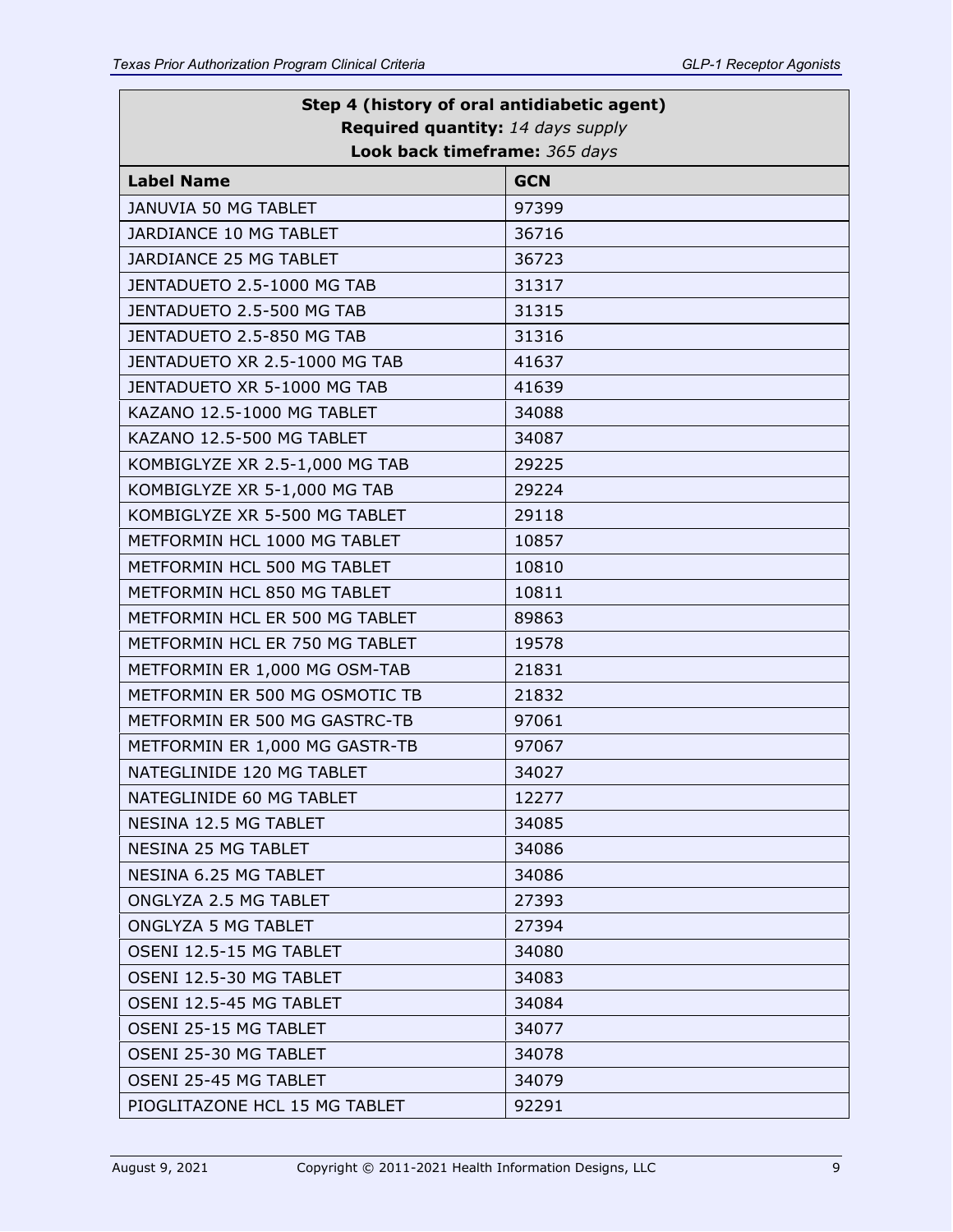| Step 4 (history of oral antidiabetic agent) |            |  |
|---------------------------------------------|------------|--|
| Required quantity: 14 days supply           |            |  |
| Look back timeframe: 365 days               |            |  |
| <b>Label Name</b>                           | <b>GCN</b> |  |
| PIOGLITAZONE HCL 30 MG TABLET               | 93001      |  |
| PIOGLITAZONE HCL 45 MG TABLET               | 93011      |  |
| PIOGLITAZONE-GLIMEPIRIDE 30-2 MG            | 97181      |  |
| PIOGLITAZONE-GLIMEPIRIDE 30-4 MG            | 97180      |  |
| PIOGLITAZONE-METFORMIN 15-500 MG            | 25444      |  |
| PIOGLITAZONE-METFORMIN 15-850 MG            | 25445      |  |
| PRECOSE 100 MG TABLET                       | 02318      |  |
| PRECOSE 25 MG TABLET                        | 08070      |  |
| PRECOSE 50 MG TABLET                        | 02319      |  |
| <b>QTERN 10-5 MG TABLET</b>                 | 43126      |  |
| REPAGLINIDE 0.5MG TABLET                    | 26311      |  |
| REPAGLINIDE 1 MG TABLET                     | 26312      |  |
| REPAGLINIDE 2 MG TABLET                     | 26313      |  |
| REPAGLINIDE-METFORMIN 1-500 MG TAB          | 16084      |  |
| REPAGLINIDE-METFORMIN 2-500 MG TAB          | 16085      |  |
| RIOMET 500 MG/5 ML SOLUTION                 | 20808      |  |
| STARLIX 120 MG TABLET                       | 34027      |  |
| STARLIX 60 MG TABLET                        | 12277      |  |
| STEGLUJAN 15-100 MG TABLET                  | 44238      |  |
| STEGLUJAN 5-100 MG TABLET                   | 44237      |  |
| SYNJARDY 12.5-1000 MG TABLET                | 38932      |  |
| SYNJARDY 12.5-500 MG TABLET                 | 39378      |  |
| SYNJARDY 5-1000 MG TABLET                   | 38929      |  |
| SYNJARDY XR 10-1000 MG TABLET               | 42788      |  |
| SYNJARDY XR 12.5-1000 MG TAB                | 42787      |  |
| SYNJARDY XR 25-1000 MG TABLET               | 42789      |  |
| SYNJARDY XR 5-1000 MG TABLET                | 42786      |  |
| <b>TRADJENTA 5 MG TABLET</b>                | 29890      |  |
| XIGDUO XR 10-1000 MG TABLET                 | 37344      |  |
| XIGDUO XR 10-500 MG TABLET                  | 37342      |  |
| XIGDUO XR 5-1000 MG TABLET                  | 37343      |  |
| XIGDUO XR 5-500 MG TABLET                   | 37339      |  |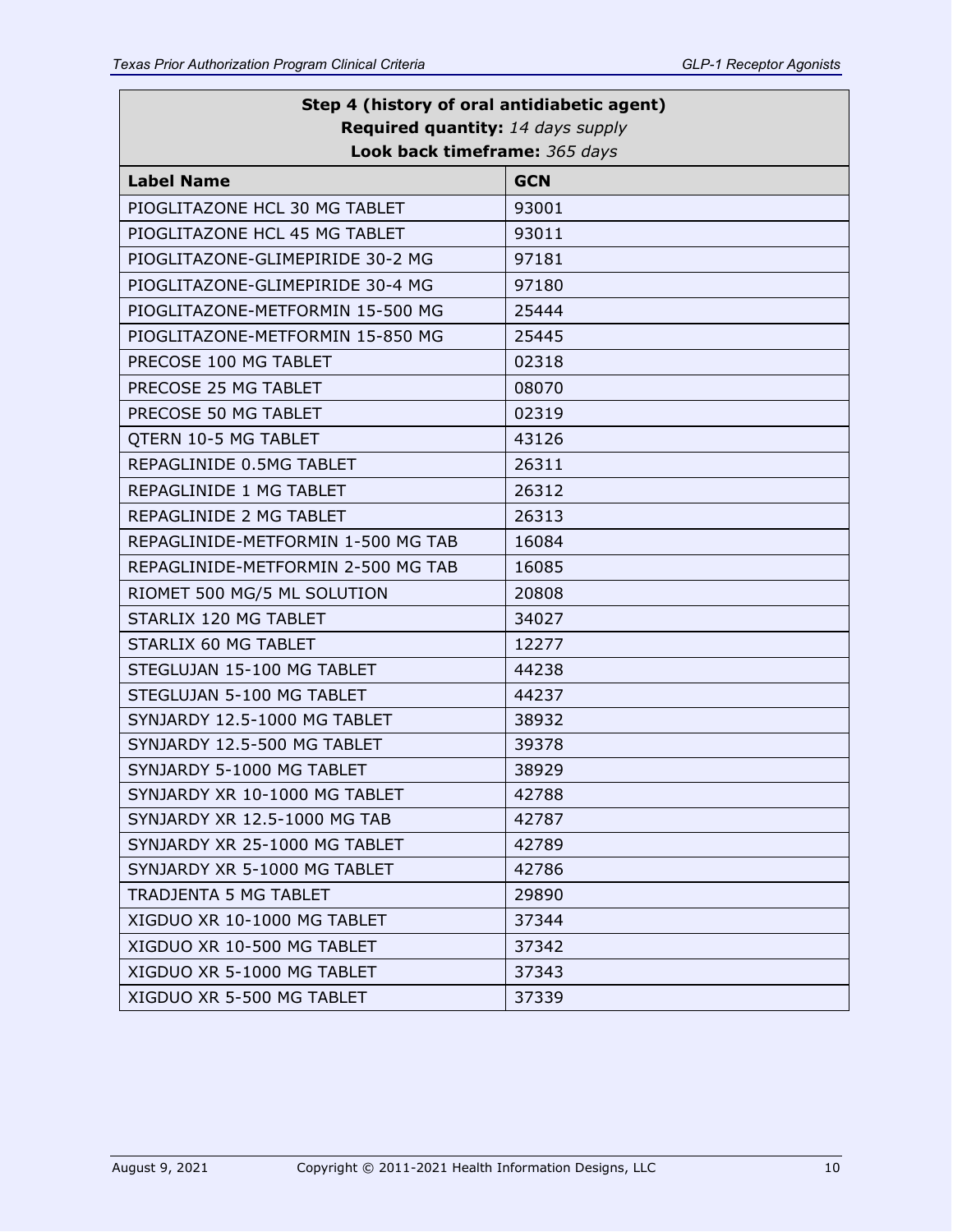$\overline{\Gamma}$ 

| Step 5 (history of requested medication) |                               |  |
|------------------------------------------|-------------------------------|--|
| Required quantity: 14 days supply        |                               |  |
|                                          | Look back timeframe: 365 days |  |
| <b>GCN</b><br><b>Label Name</b>          |                               |  |
| ADLYXIN 10-20 MCG STARTER PACK           | 35688                         |  |
| ADLYXIN 20 MCG MAINTENANCE PK            | 35687                         |  |
| BYDUREON 2 MG PEN INJECT                 | 36352                         |  |
| BYDUREON BCISE 2 MG AUTOINJECT           | 44039                         |  |
| BYETTA 5 MCG DOSE PEN INJ                | 24613                         |  |
| BYETTA 10 MCG DOSE PEN INJ               | 24614                         |  |
| OZEMPIC 0.25-0.5 MG DOSE PEN             | 44163                         |  |
| OZEMPIC 1 MG DOSE PEN (1.5 ML)           | 44164                         |  |
| OZEMPIC 1 MG DOSE PEN (3 ML)             | 48208                         |  |
| RYBELSUS 14 MG TABLET                    | 46966                         |  |
| <b>RYBELSUS 3 MG TABLET</b>              | 46964                         |  |
| <b>RYBELSUS 7 MG TABLET</b>              | 46965                         |  |
| SOLIQUA 100 UNIT-33 MCG/ML PEN           | 42676                         |  |
| TRULICITY 0.75 MG/0.5 ML PEN             | 37169                         |  |
| TRULICITY 1.5 MG/0.5 ML PEN              | 37171                         |  |
| TRULICITY 3 MG/0.5 ML PEN                | 48574                         |  |
| TRULICITY 4.5 MG/0.5 ML PEN              | 48573                         |  |
| VICTOZA 18 MG/3 ML PEN                   | 26189                         |  |
| XULTOPHY 100 UNIT-3.6 MG/ML PEN          | 38348                         |  |

| Step 6 (diagnosis of ESRD, CKD, pancreatitis, or gastroparesis)<br>Required diagnosis: 1 |                                                   |
|------------------------------------------------------------------------------------------|---------------------------------------------------|
|                                                                                          | Look back timeframe: 730 days                     |
| ICD-10 Code                                                                              | <b>Description</b>                                |
| V56                                                                                      | ENCOUNTER FOR DIALYSIS AND DIALYSIS CATHETER CARE |
| V560                                                                                     | RENAL DIALYSIS ENCOUNTER                          |
| V561                                                                                     | FT/ADJ XTRCORP DIAL CATH                          |
| V562                                                                                     | FIT/ADJ PERIT DIAL CATH                           |
| V563                                                                                     | ENCOUNTER FOR ADEQUACY TESTING FOR DIALYSIS       |
| V5631                                                                                    | <b>HEMODIALYSIS TESTING</b>                       |
| V5632                                                                                    | PERITONEAL DIALYSIS TEST                          |
| V <sub>568</sub>                                                                         | DIALYSIS ENCOUNTER, NEC                           |
| K3184                                                                                    | <b>GASTROPARESIS</b>                              |
| B <sub>252</sub>                                                                         | CYTOMEGALOVIRAL PANCREATITIS                      |
| K850                                                                                     | IDIOPATHIC ACUTE PANCREATITIS                     |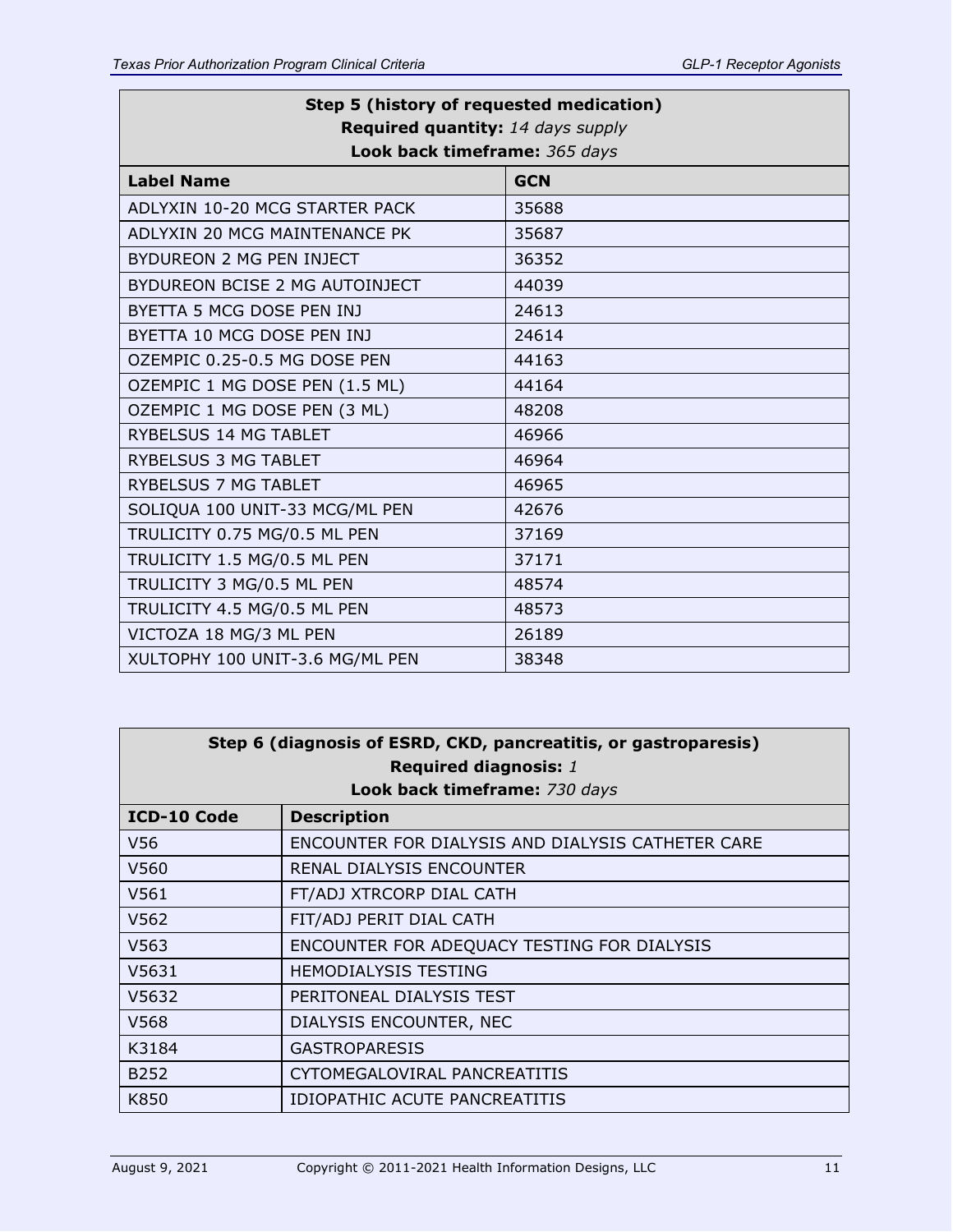| Step 6 (diagnosis of ESRD, CKD, pancreatitis, or gastroparesis) |                                                                                    |
|-----------------------------------------------------------------|------------------------------------------------------------------------------------|
|                                                                 | Required diagnosis: 1                                                              |
|                                                                 | Look back timeframe: 730 days                                                      |
| K851                                                            | <b>BILIARY ACUTE PANCREATITIS</b>                                                  |
| K852                                                            | ALCOHOL INDUCED ACUTE PANCREATITIS                                                 |
| K853                                                            | DRUG INDUCED ACUTE PANCREATITIS                                                    |
| K859                                                            | ACUTE PANCREATITIS, UNSPECIFIED                                                    |
| K858                                                            | OTHER ACUTE PANCREATITIS                                                           |
| K860                                                            | ALCOHOL-INDUCED CHRONIC PANCREATITIS                                               |
| K861                                                            | OTHER CHRONIC PANCREATITIS                                                         |
| N <sub>1</sub> 84                                               | CHRONIC KIDNEY DISEASE, STAGE 4 (SEVERE)                                           |
| N <sub>1</sub> 85                                               | <b>CHRONIC KIDNEY DISEASE, STAGE 5</b>                                             |
| N186                                                            | <b>END STAGE RENAL DISEASE</b>                                                     |
| Z4901                                                           | ENCOUNTER FOR FITTING AND ADJUSTMENT OF EXTRACORPOREAL<br><b>DIALYSIS CATHETER</b> |
| Z4902                                                           | ENCOUNTER FOR FITTING AND ADJUSTMENT OF PERITONEAL<br><b>DIALYSIS CATHETER</b>     |
| Z4931                                                           | ENCOUNTER FOR ADEQUACY TESTING FOR HEMODIALYSIS                                    |
| Z4932                                                           | ENCOUNTER FOR ADEQUACY TESTING FOR PERITONEAL DIALYSIS                             |

| Step 7 (procedure for ESRD services) |                                                                                         |
|--------------------------------------|-----------------------------------------------------------------------------------------|
| Required diagnosis: 1                |                                                                                         |
|                                      | Look back timeframe: 730 days                                                           |
| <b>CPT Code</b>                      | <b>Description</b>                                                                      |
| 90918                                | ESRD RELATED SERVICES, MONTH                                                            |
| 90919                                | ESRD RELATED SERVICES, MONTH                                                            |
| 90920                                | ESRD RELATED SERVICES, MONTH                                                            |
| 90921                                | ESRD RELATED SERVICES, MONTH                                                            |
| 90922                                | ESRD RELATED SERVICES, DAY                                                              |
| 90923                                | ESRD RELATED SERVICES, DAY                                                              |
| 90924                                | ESRD RELATED SERVICES, DAY                                                              |
| 90925                                | ESRD RELATED SERVICES, DAY                                                              |
| 90935                                | HEMODIALYSIS, ONE EVALUATION                                                            |
| 90937                                | HEMODIALYSIS, REPEATED EVAL                                                             |
| 90940                                | <b>HEMODIALYSIS ACCESS STUDY</b>                                                        |
| 90941                                | HEMODIALYSIS, INITIAL OR ACUTE (EG, ACUTE RENAL FAILURE OR<br>INTOXICAT; PAT OVER 40 KG |
| 90942                                | HEMODIALYSIS, INITIAL OR ACUTE (EG, ACUTE RENAL FAILURE OR<br>INTOXICAT: PAT 21-40 KG   |
| 90943                                | HEMODIAL, INITIAL OR ACUTE (EG, ACUTE RENAL FAILURE OR<br>INTOXICAT; PAT OVER 40 KG     |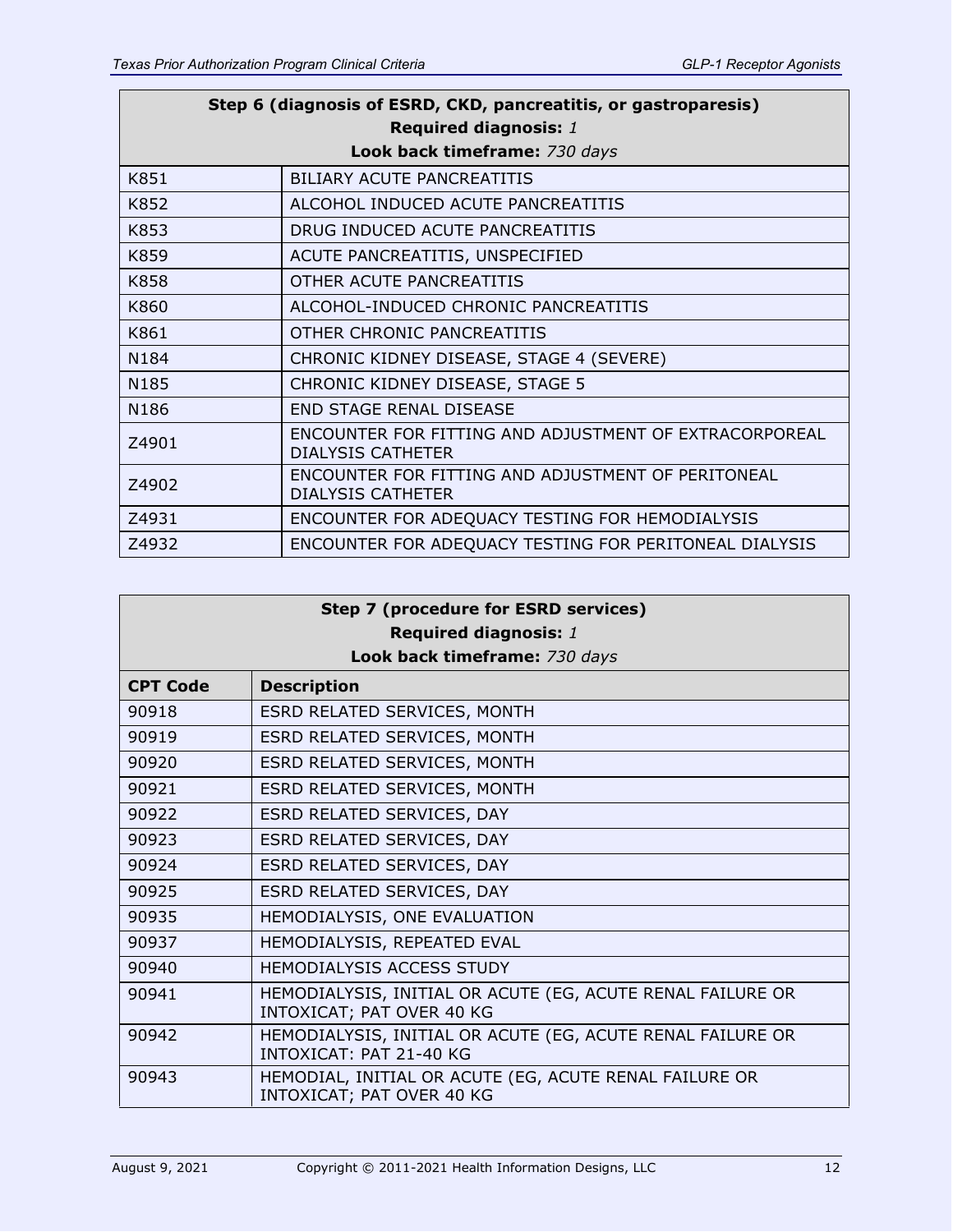| Step 7 (procedure for ESRD services)                   |                                                                                               |  |
|--------------------------------------------------------|-----------------------------------------------------------------------------------------------|--|
| Required diagnosis: 1<br>Look back timeframe: 730 days |                                                                                               |  |
|                                                        |                                                                                               |  |
| <b>CPT Code</b><br>90944                               | <b>Description</b>                                                                            |  |
|                                                        | HEMODIAL, INITIAL OR ACUTE (EG, ACUTE RENAL FAILURE OR<br>INTOXICAT; PAT UNDER 10 KG          |  |
| 90945                                                  | DIALYSIS, ONE EVALUATION                                                                      |  |
| 90947                                                  | DIALYSIS, REPEATED EVAL                                                                       |  |
| 90951                                                  | ESRD SERV, 4 VISITS P MO, <2                                                                  |  |
| 90952                                                  | ESRD SERV, 2-3 VSTS P MO, <2                                                                  |  |
| 90953                                                  | ESRD SERV, 1 VISIT P MO, <2                                                                   |  |
| 90954                                                  | ESRD SERV, 4 VSTS P MO, 2-11                                                                  |  |
| 90955                                                  | ESRD SRV 2-3 VSTS P MO, 2-11                                                                  |  |
| 90956                                                  | ESRD SRV, 1 VISIT P MO, 2-11                                                                  |  |
| 90957                                                  | ESRD SRV, 4 VSTS P MO, 12-19                                                                  |  |
| 90958                                                  | ESRD SRV 2-3 VSTS P MO 12-19                                                                  |  |
| 90959                                                  | ESRD SERV, 1 VST P MO, 12-19                                                                  |  |
| 90960                                                  | ESRD SRV, 4 VISITS P MO, 20+                                                                  |  |
| 90961                                                  | ESRD SRV, 2-3 VSTS P MO, 20+                                                                  |  |
| 90962                                                  | ESRD SERV, 1 VISIT P MO, 20+                                                                  |  |
| 90963                                                  | ESRD HOME PT, SERV P MO, <2                                                                   |  |
| 90964                                                  | ESRD HOME PT SERV P MO, 2-11                                                                  |  |
| 90965                                                  | ESRD HOME PT SERV P MO 12-19                                                                  |  |
| 90966                                                  | ESRD HOME PT, SERV P MO, 20+                                                                  |  |
| 90967                                                  | ESRD HOME PT SERV P DAY, <2                                                                   |  |
| 90968                                                  | ESRD HOME PT SRV P DAY, 2-11                                                                  |  |
| 90969                                                  | ESRD HOME PT SRV P DAY 12-19                                                                  |  |
| 90970                                                  | ESRD HOME PT SERV P DAY, 20+                                                                  |  |
| 90976                                                  | PERITONEAL DIALYSIS FOR CHRONIC RENAL FAILURE; PATIENT MORE<br>THAN 40 KG                     |  |
| 90977                                                  | PERITONEAL DIALYSIS FOR CHRONIC RENAL FAILURE; PATIENT 21-40<br>KG                            |  |
| 90978                                                  | PERITONEAL DIALYSIS FOR CHRONIC RENAL FAILURE; PATIENT 11-20<br>KG                            |  |
| 90979                                                  | PERITONEAL DIALYSIS FOR CHRONIC RENAL FAILURE; PATIENT UNDER<br><b>10 KG</b>                  |  |
| 90982                                                  | PERITONEAL DIALYSIS FOR (ESRD), MAINT STABI COND, HOSP/OTHER<br>FACIL PER SET; MORE 40 KG     |  |
| 90983                                                  | PERITONEAL DIALYSIS FOR (ESRD), MAINT STABL COND, HOSP/OTHER<br>FAC PER SET; PATIENT 21-40 KG |  |
| 90984                                                  | PERITONEAL DIALYSIS FOR (ESRD), MAINT STABI COND, HOSP/OTHER<br>FAC PER SET; PATIENT 11-20 KG |  |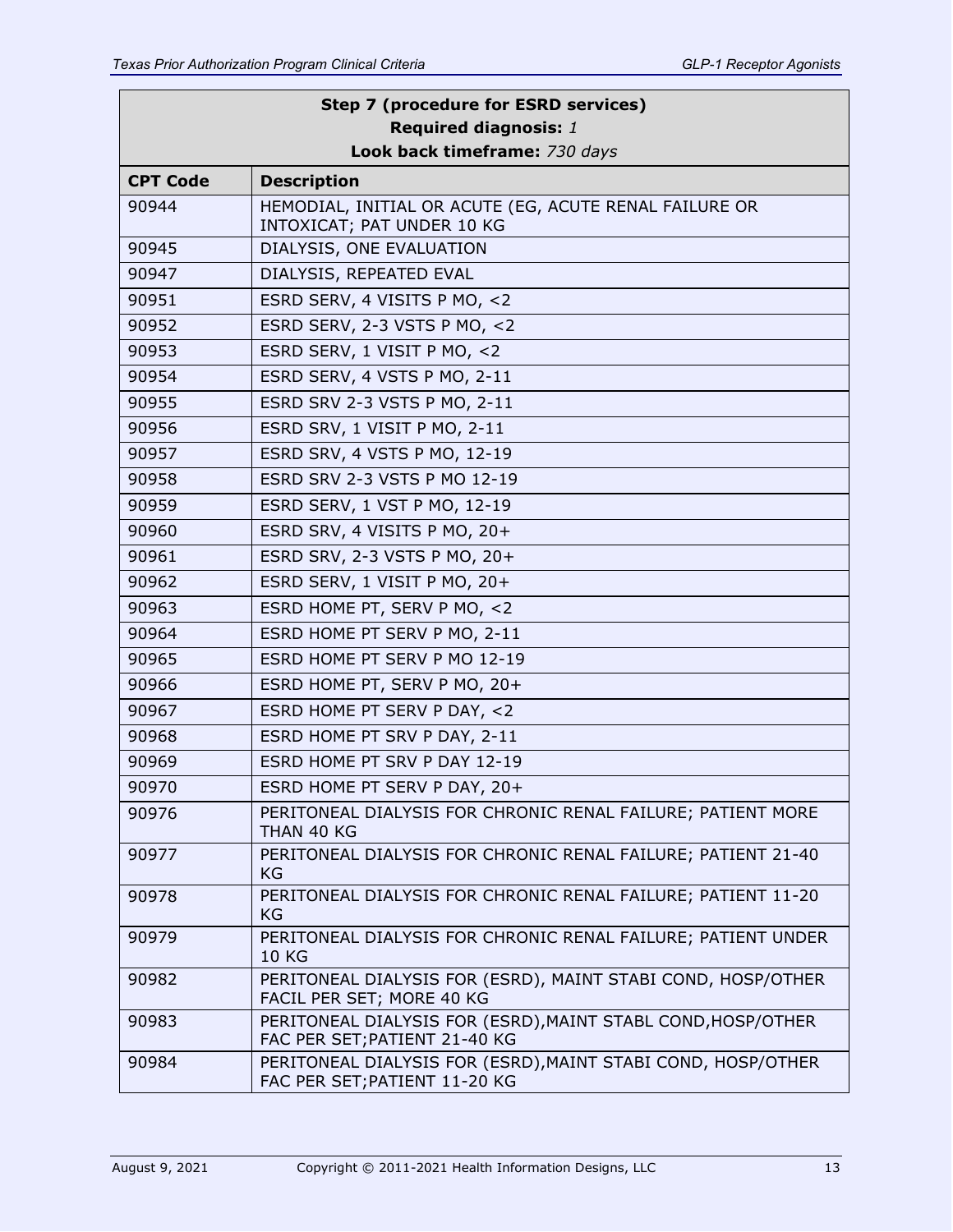| Step 7 (procedure for ESRD services)<br><b>Required diagnosis: 1</b><br>Look back timeframe: 730 days |                                                                                                |  |
|-------------------------------------------------------------------------------------------------------|------------------------------------------------------------------------------------------------|--|
| <b>CPT Code</b>                                                                                       | <b>Description</b>                                                                             |  |
| 90985                                                                                                 | PERITONEAL DIALYSIS FOR (ESRD), MAINT STABI COND, HOSP/OTHER<br>FAC PER SET; PATIENT UNDER 10K |  |
| 90989                                                                                                 | DIALYSIS TRAINING, COMPLETE                                                                    |  |
| 90990                                                                                                 | HEMODIALYSIS TRAINING AND/OR COUNSELING                                                        |  |
| 90991                                                                                                 | HOME HEMODIALYSIS CARE, OUTPAT, SERV PROVID BY PHYSI RESPONS<br>FOR TOTAL CARE                 |  |
| 90992                                                                                                 | PERITONEAL DIALYSIS TRAINING AND/OR COUNSELING (MEDICARE<br>ONLY)                              |  |
| 90993                                                                                                 | DIALYSIS TRAINING, INCOMPL                                                                     |  |
| 90994                                                                                                 | SUPERVISION OF CHRONIC AMBPERITONEAL DIAL (CAPD), HOME/OUT-<br>PATIENT, MONTHLY                |  |

| Step 8 (procedure for HbA1c test)<br>Required procedure: 1<br>Look back timeframe: 180 days |                                     |  |
|---------------------------------------------------------------------------------------------|-------------------------------------|--|
| <b>CPT Code</b>                                                                             | <b>Description</b>                  |  |
| 83036                                                                                       | <b>GLYCOSYLATED HEMOGLOBIN TEST</b> |  |
| 83037                                                                                       | GLYCOSYLATED HB, HOME DEVICE        |  |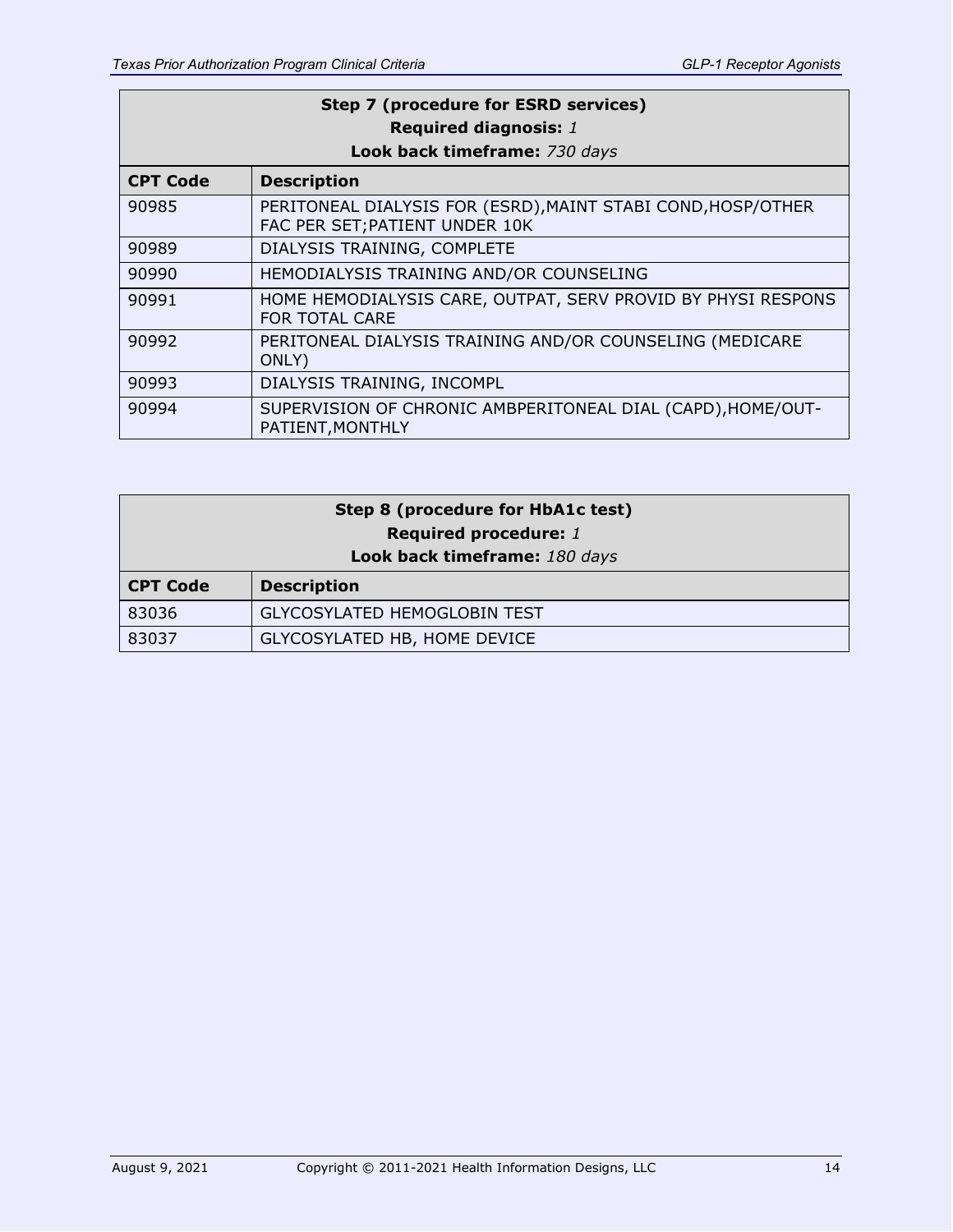

<span id="page-14-0"></span>**Clinical Criteria References**

- 1. 2020 ICD-10-CM Diagnosis Codes. 2020. Available at **<https://www.icd10data.com/ICD10CM/Codes>**. Accessed on September 25, 2020.
- 2. American Medical Association data files. 2020 ICD-10-CM Diagnosis Codes. Available at **[www.commerce.ama-assn.org](http://www.commerce.ama-assn.org/)**.
- 3. Clinical Pharmacology [online database]. Tampa, FL: Elsevier/Gold Standard, Inc.; 2020. Available at **[www.clinicalpharmacology.com](http://www.clinicalpharmacology.com/)**. Accessed on September 25, 2020.
- 4. Micromedex [online database]. Available at **[www.micromedexsolutions.com.](http://www.micromedexsolutions.com/)** Accessed on September 25, 2020.
- 5. Adlyxin Prescribing Information. Bridgewater, NJ. sanofi-aventis U.S. LLC. January 2019.
- 6. Byetta Prescribing Information. Wilmington, DE. AstraZeneca Pharmaceuticals LP. December 2018.
- 7. Bydureon Prescribing Information. Wilmington, DE. AstraZeneca Pharmaceuticals LP. February 2019.
- 8. Bydureon BCise Prescribing Information. Wilmington, DE. AstraZeneca Pharmaceuticals LP. March 2019.
- 9. Ozempic Prescribing Information. Plainsboro, NJ. Novo Nordisk Inc. April 2019.
- 10.Rybelsus Prescribing Information. Plainsboro, NJ. Novo Nordisk Inc. January 2020.
- 11.Soliqua Prescribing Information. Bridgewater, NJ. sanofi-aventis U.S. LLC. February 2019.
- 12.Tanzeum Prescribing Information. Research Triangle Park, NC. GlaxoSmithKline LLC. December 2017.
- 13.Trulicity Prescribing Information. Indianapolis, IL. Eli Lilly and Company. Revised September 2020.
- 14.Victoza Prescribing Information. Plainsboro, NJ. Novo Nordisk Inc. June 2019.Xultophy Prescribing Information. Plainsboro, NJ. Novo Nordisk Inc. February 2019.
- 15.American Diabetes Association. Standards of Medical Care in Diabetes-2020. Diabetes Care 2020 Jan;43(Suppl 1).
- 16.Qaseem, Amir, et al. "Oral Pharmacologic Treatment of Type 2 Diabetes Mellitus: A Clinical Practice Guideline Update From the American College of Physicians." *Annals of Internal Medicine*, vol. 166, no. 4, 2017, p. 279., doi:10.7326/m16-1860.
- 17.Rosenzweig, James L, et al. "Primary Prevention of ASCVD and T2DM in Patients at Metabolic Risk: An Endocrine Society\* Clinical Practice Guideline." *The Journal of Clinical Endocrinology & Metabolism*, vol. 104, no. 9, 2019, pp. 3939–3985., doi:10.1210/jc.2019-01338.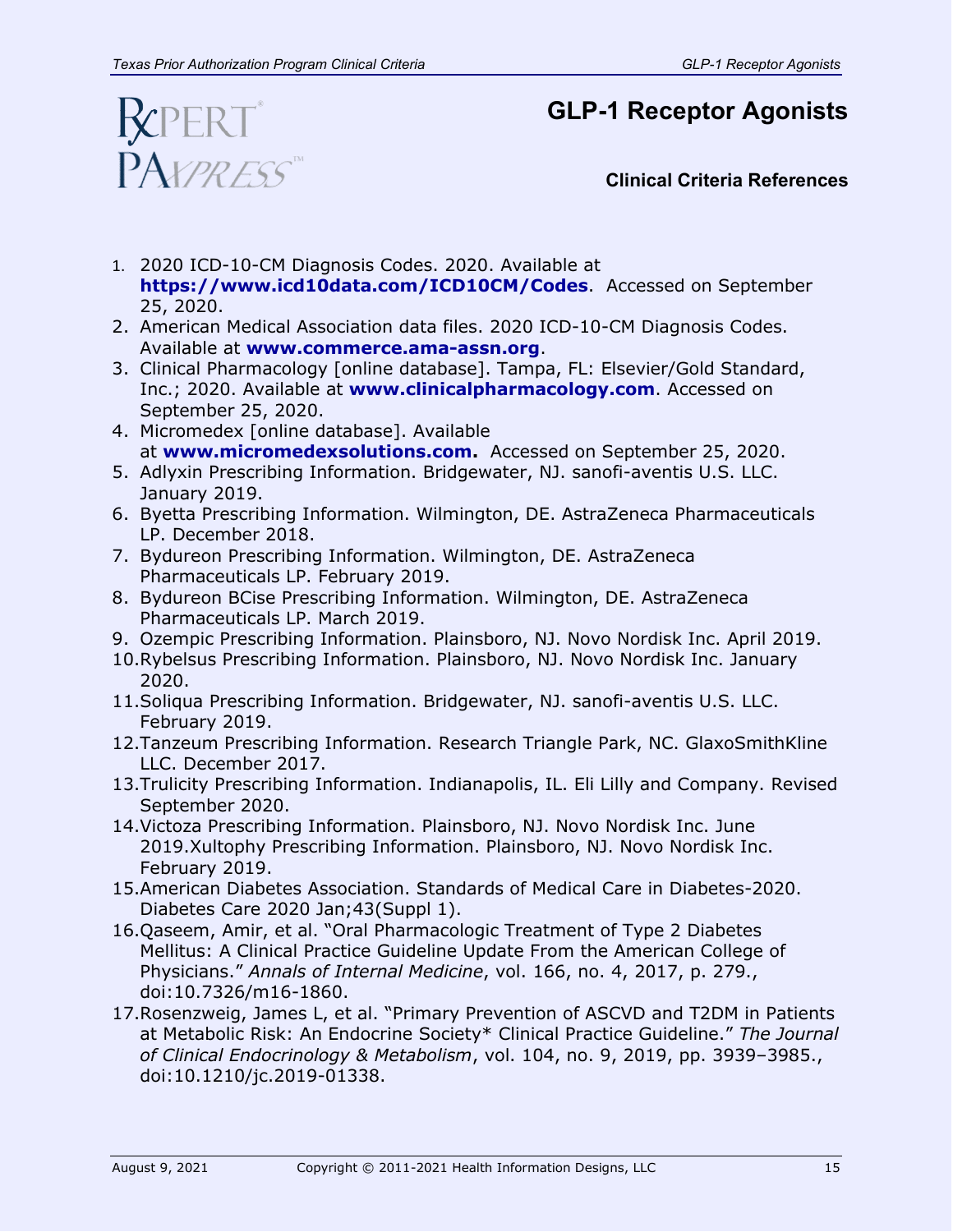- 18.American Association of Clinical Endocrinologists. Comprehensive Type 2 Diabetes Management Algorithm-2020. Diabetes Management Algorithm, Endocrine Practice, 2020;26(No. 1).
- 19.Qaseem A, Humphrey LL, Sweet DE, et al, for the Clinical Guidelines Committee of the American College of Physicians. Oral pharmacologic treatment of type 2 diabetes mellitus: a clinical practice guideline from the American College of Physicians. Ann Intern Med. 2012 Feb 7;156(3):218-31.
- 20.Rosenzweig JL, Ferrannini E, Grundy SM, et al. Primary Prevention of Cardiovascular Disease and Type 2 Diabetes in Patients at Metabolic Risk: An Endocrine Society Clinical Practice Guideline. J Clin Endocrinol Metab. October 2008, 93(10):3671-3689.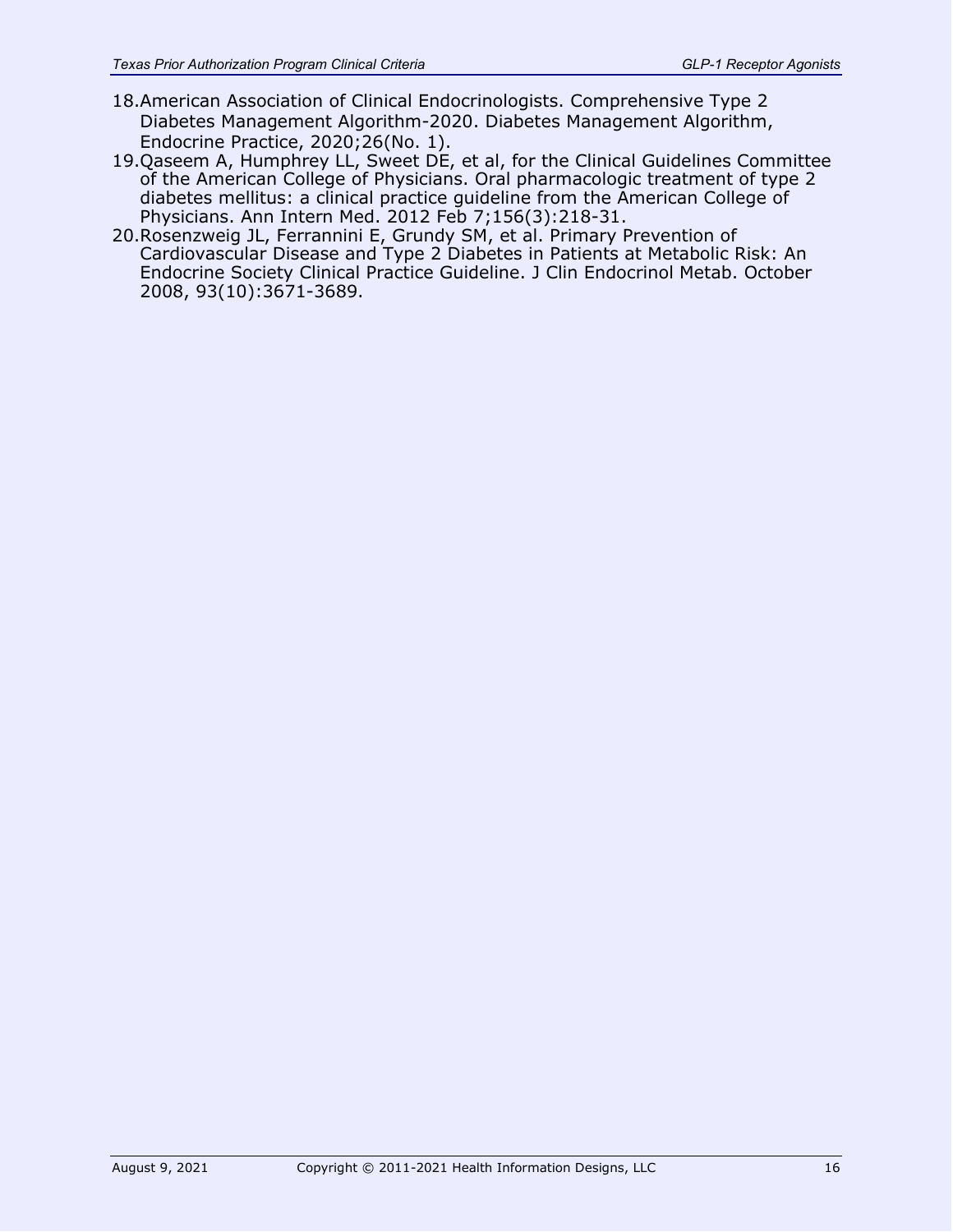### **Publication History**

The Publication History records the publication iterations and revisions to this document. Notes for the *most current revision* are also provided in the **[Revision Notes](#page-0-0)** on the first page of this document.

| <b>Publication</b><br><b>Date</b> | <b>Notes</b>                                                                                                                                                                                                                                                                                                                                                                                                                                                                                                                                                                              |
|-----------------------------------|-------------------------------------------------------------------------------------------------------------------------------------------------------------------------------------------------------------------------------------------------------------------------------------------------------------------------------------------------------------------------------------------------------------------------------------------------------------------------------------------------------------------------------------------------------------------------------------------|
| 01/31/2011                        | Initial publication and posting to website                                                                                                                                                                                                                                                                                                                                                                                                                                                                                                                                                |
| 03/05/2012                        | • Added a new section to specify the drugs requiring prior<br>authorization<br>In the "Clinical Edit Criteria Supporting Tables" section, revised<br>tables to specify the diagnosis codes pertinent to steps 2 and 4 of<br>the logic diagram<br>• In the "Clinical Edit Criteria Supporting Tables" section, revised<br>tables to specify the drug names and GCNs pertinent to steps 3<br>and 8 of the logic diagram<br>• In the "Clinical Edit Criteria Supporting Tables" section, revised<br>tables to specify the procedure codes pertinent to steps 5 and 6<br>of the logic diagram |
| 04/03/2015                        | • Updated to include ICD-10s                                                                                                                                                                                                                                                                                                                                                                                                                                                                                                                                                              |
| 04/06/2018                        | • Removed ICD-9 codes<br>Added Adlyxin, Bydureon, Ozempic, Soliqua, Tanzeum, Trulicity,<br>Victoza and Xultophy to 'Drugs Requiring PA'<br>Reviewed and updated Table 2<br>Reviewed and updated Table 3<br>Reviewed and updated Table 4<br>Reviewed and updated Table 5<br>• Updated References                                                                                                                                                                                                                                                                                           |
| 03/29/2019                        | • Updated to include formulary statement (The listed GCNS may<br>not be an indication of TX Medicaid Formulary coverage. To learn<br>the current formulary coverage, visit<br>TxVendorDrug.com/formulary/formulary-search.) on each 'Drug<br>Requiring PA' table                                                                                                                                                                                                                                                                                                                          |
| 07/05/2019                        | • Removed GCNs for Tanzeum (no longer available)<br>Expanded age for Victoza to $\geq$ 10 years (question #2) in criteria<br>$\bullet$<br>logic and logic diagram                                                                                                                                                                                                                                                                                                                                                                                                                         |
| 07/15/2020                        | • Added GCNs for Rybelsus to drug table<br><b>Updated references</b>                                                                                                                                                                                                                                                                                                                                                                                                                                                                                                                      |
| 02/18/2021                        | Annual review by staff<br>Removed GCN for Bydureon vial<br>Updated Table 3 and 4<br><b>Updated references</b>                                                                                                                                                                                                                                                                                                                                                                                                                                                                             |
| 04/12/2021                        | Added GCNs for Rybelsus (46966, 46964 and 46965) to Table 4<br>$\bullet$<br>(history of requested medication)                                                                                                                                                                                                                                                                                                                                                                                                                                                                             |
| 05/13/2021                        | Added GCN for Ozempic 1mg dose pen - 3mL (48208)                                                                                                                                                                                                                                                                                                                                                                                                                                                                                                                                          |